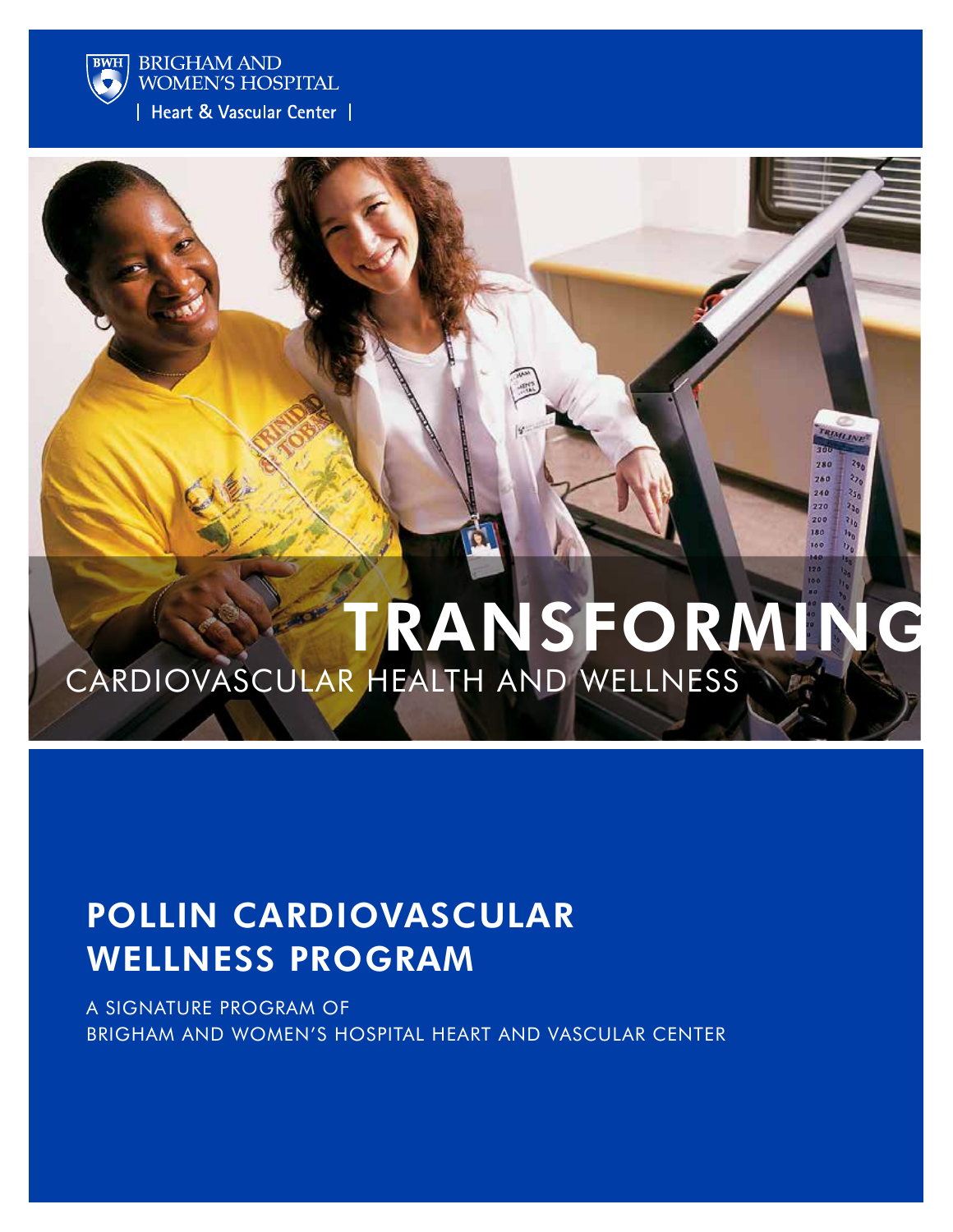

#### Dear Friends,

Cardiovascular disease is the leading cause of death for American women, yet millions of women continue to underestimate their personal risk. Contrary to the old adage, what we don't know can hurt us. The Pollin Cardiovascular Wellness Program at Brigham and Women's Hospital Heart and Vascular Center tackles this challenge head-on, striving to advance women's heart health through the use of two of the most effective interventions we have against heart disease: education and lifestyle modification.

Building on our hospital's rich tradition of cardiovascular care and research, the Pollin Cardiovascular Wellness Program

educates and empowers women to take charge and improve their heart health. Over the last six years, it has expanded to include sixteen innovative programs reaching women in communities in Boston as well as across America.

For me, one of the most remarkable aspects of the Pollin Cardiovascular Wellness Program is the number of women its initiatives have reached, many of them in communities with an especially high burden of disease. Today, over 29,000 women each have a story to share about how the Pollin Cardiovascular Wellness Program improved her life—a remarkable achievement.

I hope you enjoy reading about some of the Pollin Cardiovascular Wellness Program's specific accomplishments in the following pages. Thanks to this tremendous work, women across the United States can look forward to a healthier future.

With warm regards,

Betsy

Elizabeth G. Nabel, M.D. *President*



Life. Giving. **Breakthroughs.**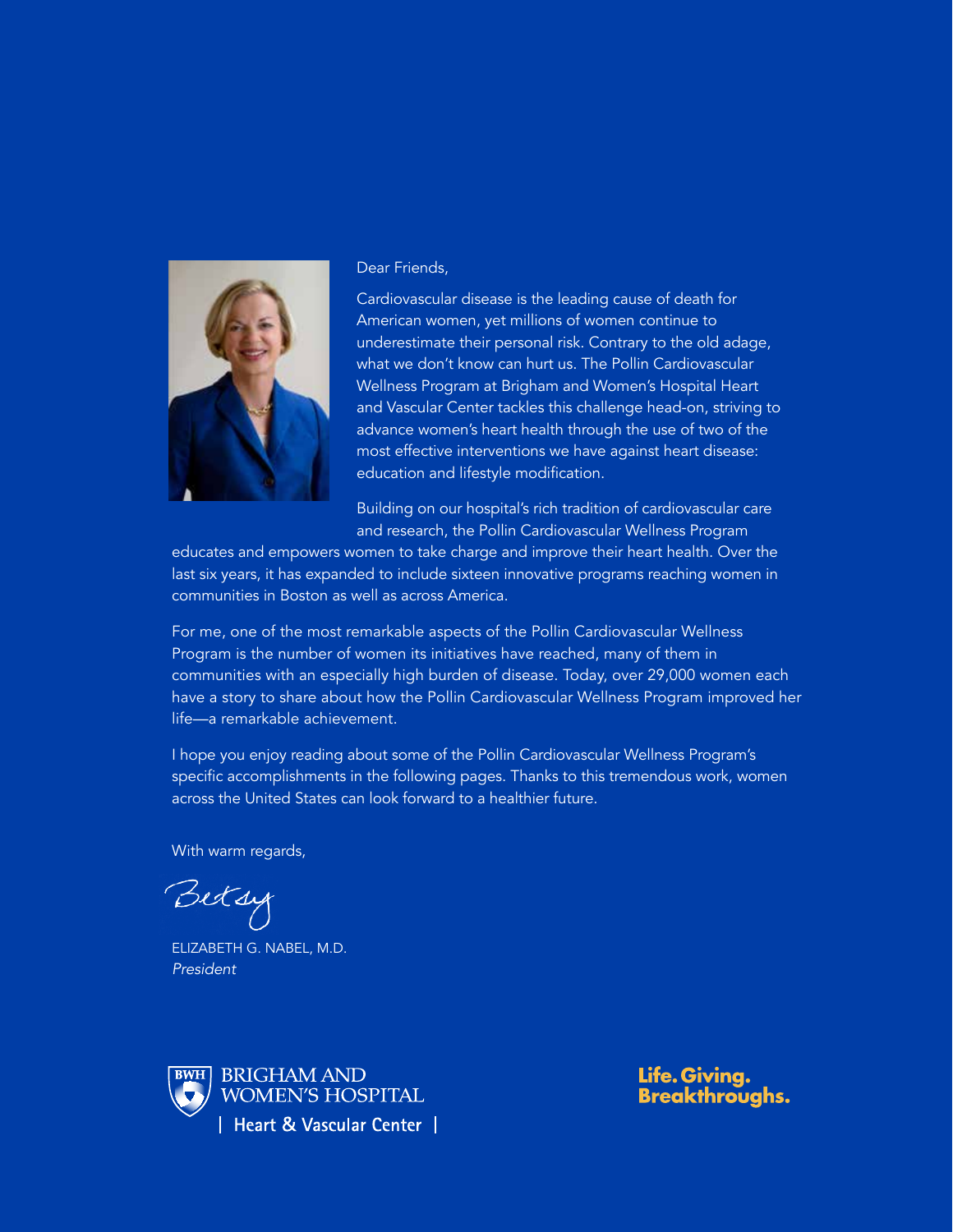## THE POLLIN CARDIOVASCULAR WELLNESS TEAM



(left to right) JoAnne Foody, MD, FACC, FAHA, Medical Director; Annette Rubin, Director; Caitlin Johnson, Communications Specialist; Aileen Sauris, MS, ANP, Nurse Practitioner; (not pictured) Yun Wang, PhD, Senior Research Scientist, Department of Biostatistics

## **Innovation to Achievement: The Pollin Program's first six years**

The numbers of women helped by the Pollin Cardiovascular Wellness Program are truly astounding: 27,000 online, 4,500 within Brigham and Women's community, and roughly 20,000 in communities in the Greater Boston area. Since 2008 the sixteen programs of the Pollin Cardiovascular Wellness Program have evolved and grown to the point that the Program now maintains a substantial profile in the women's public health communities in Boston and nationally. Women's cardiac health research will build on the solid foundation established by the Pollin Cardiovascular Database which holds records on over 31,000 individuals. Moreover, by partnering with groups as diverse as The Dana-Farber Cancer Institute, The Boston Black Women's Health Institute, and Quest Diagnostics, the Pollin Program model is disseminated widely into the field of women's health. Thanks to the vision and generosity of Irene Pollin, there now exists a collection of exemplary women's health programs positioned to meet the needs of underserved populations. The Pollin Cardiovascular Wellness Program has given thousands of women the skills and confidence to take control of their own cardiac health.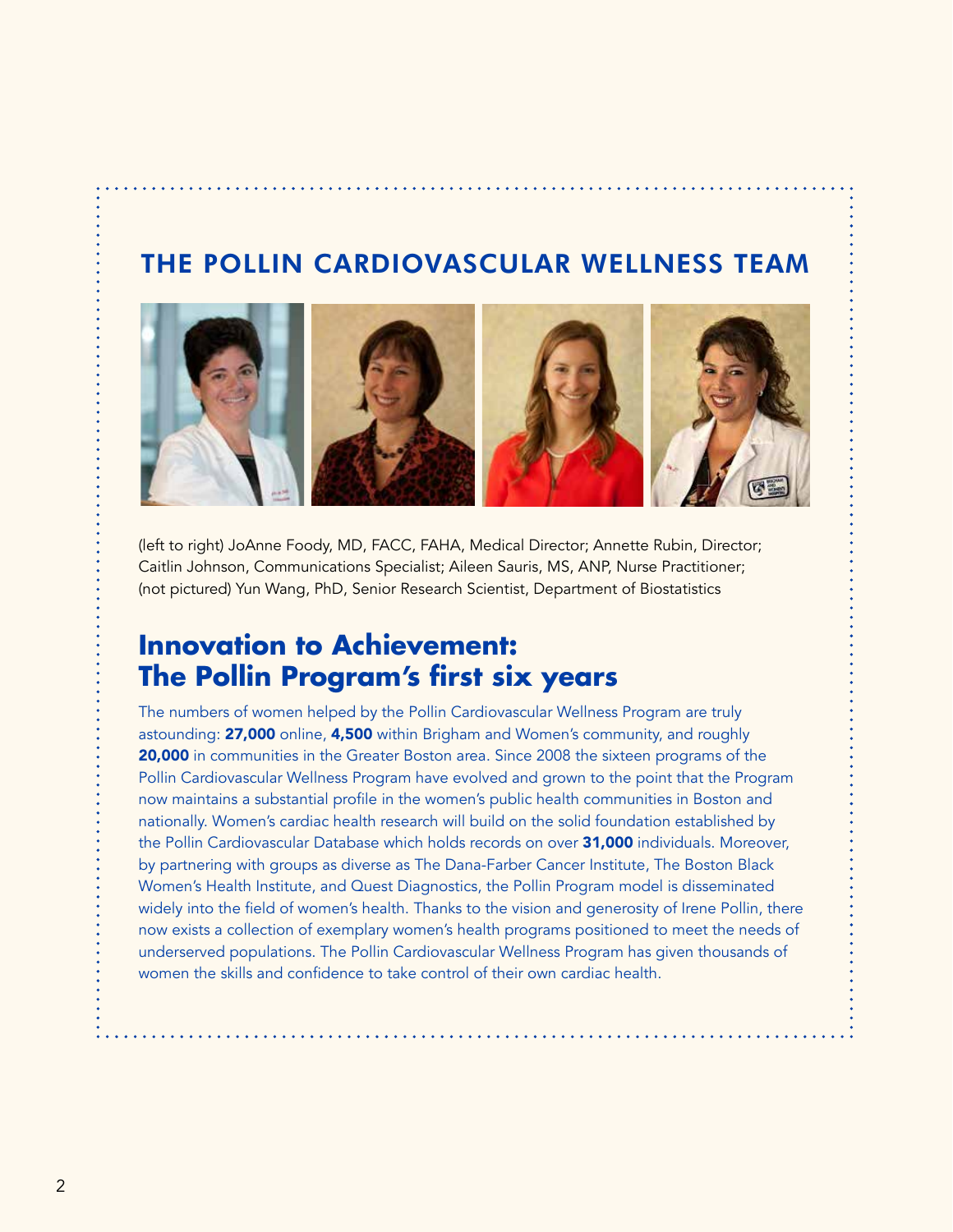## THE NEED FOR BETTER PREVENTION | 2008-2014 Report

POLLIN CARDIOVASCULAR WELLNESS PROGRAM AT BRIGHAM AND WOMEN'S HOSPITAL HEART AND VASCULAR CENTER

Cardiovascular disease in American women is a public health crisis whose solution lies in plain sight. Though heart disease causes one third of deaths in American women, only twenty percent of American women understand that cardiovascular illness poses the greatest threat to their lives. Since most women don't realize how much heart disease threatens them, education is one of the strongest weapons in the public health arsenal in fighting cardiovascular disease. Additionally, public health researchers have outlined attainable lifestyle changes that dramatically reduce heart disease risk factors. Education and lifestyle changes are relatively simple measures that would help women dramatically reduce their risk of heart disease, or manage it if they are already afflicted. But despite such advances these practical solutions were not reaching the communities and working women who needed them the most. In 2008 Irene Pollin stepped into the breach with a visionary and generous gift establishing the Pollin Cardiovascular Wellness Program for Women. The Pollin Program functions in partnership with Sister to Sister – another Pollin-sponsored program – to answer an urgent need: helping women reduce their cardiovascular risk. The Pollin Cardiovascular Wellness Program's accomplishments are an expression of that partnership.

## *The Pollin Cardiovascular Wellness Program has given thousands of women the skills and confidence to take control of their own cardiac health.*

The Pollin Program's sixteen interrelated programs have brought inventive cardiac health solutions to women in the Boston area, and nationwide. Further supporting this effort, Ms. Pollin has also funded the Linda Jay Pollin Cardiovascular Wellness Program space, a contemporary, dedicated assembly space at Brigham and Women's Hospital in which to stage the programs, and a nationwide computerized database to accelerate and refine the advances created by the Pollin programs. Irene Pollin has responded to a pervasive public health crisis by funding a wide-ranging series of programs and the requisite institutional support. In six years of its existence, The Pollin Cardiovascular Wellness Program has served almost 52,000 women, giving them knowledge and confidence to take charge of their own cardiovascular health. This report highlights the many activities that have taken place since the Program's inception, and describes how they were done in partnership with Sister to Sister.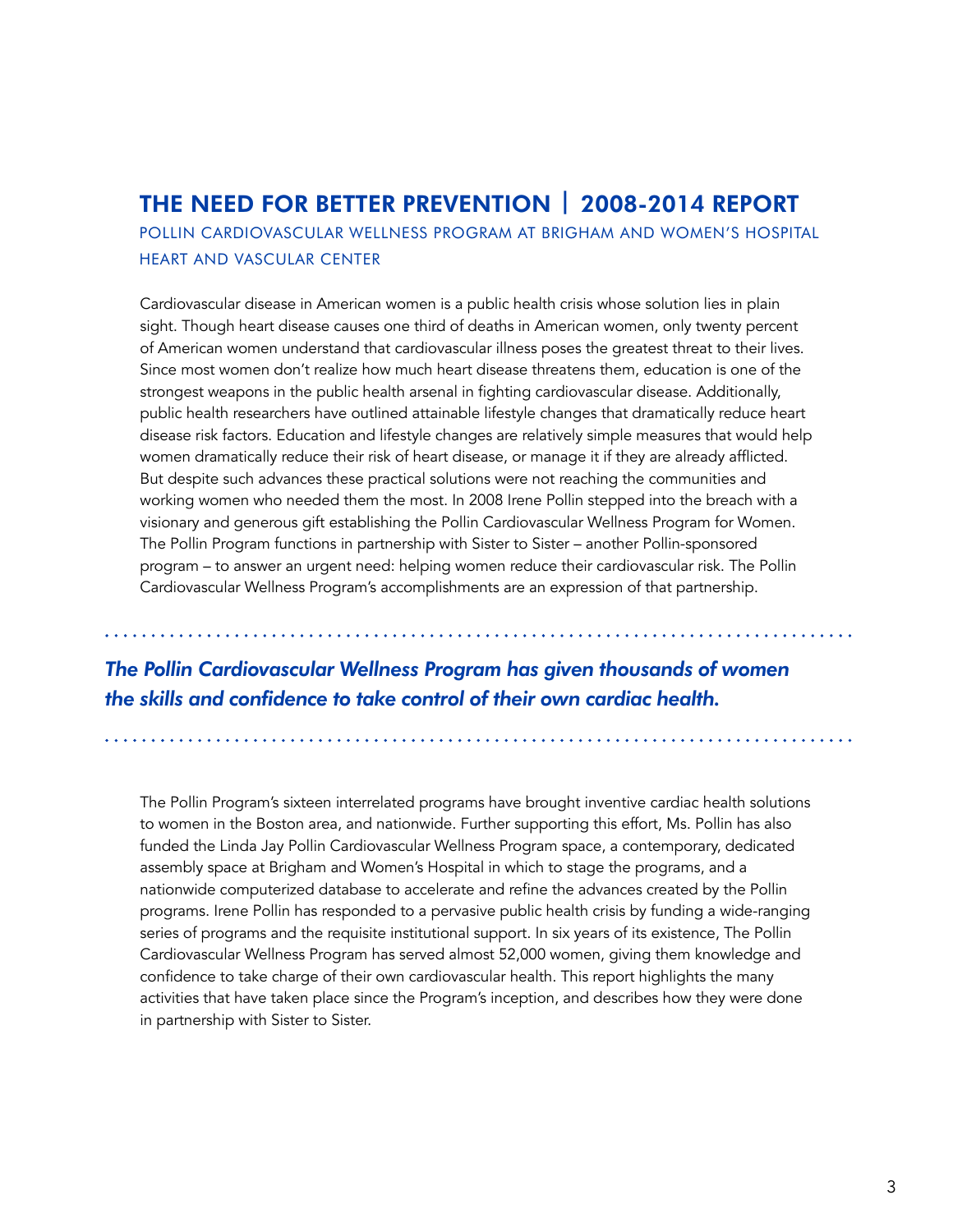

#### **Internet programs:**

Building Wellness One Heart at a Time Smart for the Heart Beat the Holiday Bulge

#### **Hospital-based programs:**

Educational Seminars Cooking and Nutrition Demonstrations Employee Wellness Programming International Cardiologist Exchange Program

#### **Community-based programs:**

Heart Disease Screenings The Sportsmen's Wellness Program Love Your Heart Heart Healthy Living

Open Doors to Health Ask the Nurse Women's Support Network The Jamaica Plain Community Program My Body, My Business **ClimbCorps** Teen Heart Program International Women's Heart Day Screening at Neiman Marcus

#### **International Initiative programs:**

International Support Global Workplace Wellness at the World Bank Wellness Program Space at Brigham and Women's Hospital The Pollin Cardiovascular Database

The Pollin Cardiovascular Wellness Program has established a strong presence helping women in underserved communities in the Boston area over the past six years. Thanks to the generosity of Irene Pollin there is now a range of programs under the Pollin Program umbrella dedicated to fighting heart disease in women. These programs operate in the communities of Boston, at Brigham Women's Hospital's Heart and Vascular Center, and nationally via the internet. The programs are designed to give women the tools they need to manage their risk of heart disease and to strengthen their own cardiovascular health. Since its founding, the Pollin Program has grown considerably, informed by real-world implementation and monitoring of the individual programs. Such evolution of a multi-faceted public health initiative would not have been possible without the generous support of Irene Pollin that helped the Pollin Cardiovascular Wellness Program break new ground and refine existing approaches.

The Pollin Program's programs were designed to help women recognize and overcome social pressures leading to behaviors that promote heart disease. Women confronting immense challenges of poverty, linguistic barriers, and cultural tradition have gained insight into behaviors that undermine their cardiac health. Subsequently, they received help with changing those behaviors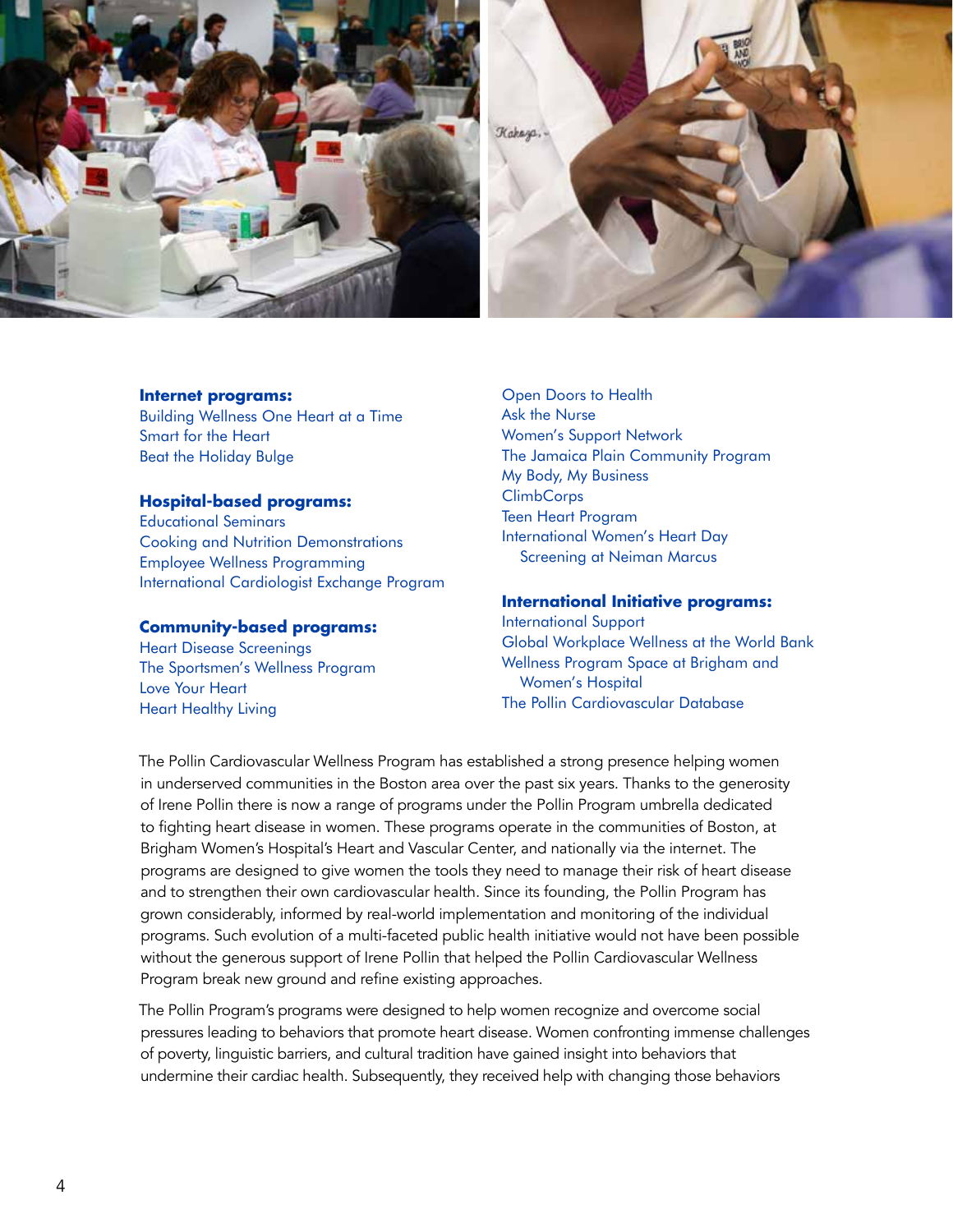and establishing a solid foundation for their individual cardiovascular health. The Pollin Program frequently does this through creative partnerships with locally based organizations to address the specific needs of women in underserved communities. Thanks to the ongoing financial support of Irene Pollin, thousands of women who face heart disease now have achieved cardiac wellness.

## MULTIPLE FACETS of the POLLIN CARDIOVASCULAR WELLNESS PROGRAMS: Internet, Hospital, Community, and Database.

#### Expanding the Pollin Reach using Internet-based Cardiovascular Wellness Programs

Using the best qualities of the internet, the Pollin Cardiovascular Wellness Program initiated a program designed to empower women to take charge of their own cardiac health. By offering feedback and easy self-monitoring, the internet-based programs gave women access to their personal physical data and taught them to assess and improve their own health. Moreover, implementing the programs on the internet allowed the Pollin Program to expand geographic reach beyond the Boston area. The program has traversed three distinct stages.

#### Building Wellness One Heart at a Time

As the Pollin Program's first website-based program, *Building Wellness One Heart at a Time* provided 12,000 women with online tools to help them reduce their risk of heart disease. In addition to receiving personalized Health Risk Assessments (HRAs), women used the website



to understand patterns in their nutrition and exercise habits. Additionally, *Building Wellness* offered workshops, blood screenings, and sessions with a health coach to further help women adjust their behavior and improve their cardiac health. The Pollin Program designed a formal research study in partnership with other health research institutions to assess the program's efficacy. Since fall of 2010, *Building Wellness One Heart at a Time* has had nearly 12,000 unique subscribers to the

program. Participants reported cardiovascular benefits such as weight loss, reduced dependence on medication, and a general increase in well-being.

#### Smart for the Heart

In fall 2012, *Building Wellness One Heart at a Time* was re-launched in partnership with Sister to Sister with a new name–*Smart for the Heart*. In addition to new branding, improvements were made to the design and functionality of the website. Between 2012 and 2014, *Smart for the Heart* gained 10,000 members nationwide and was promoted both nationally and internationally. Roughly half of the members completed a Health Risk Assessment (total HRA's = 5,717). The most common risk factors reported by participants were high cholesterol, high blood pressure, and stress.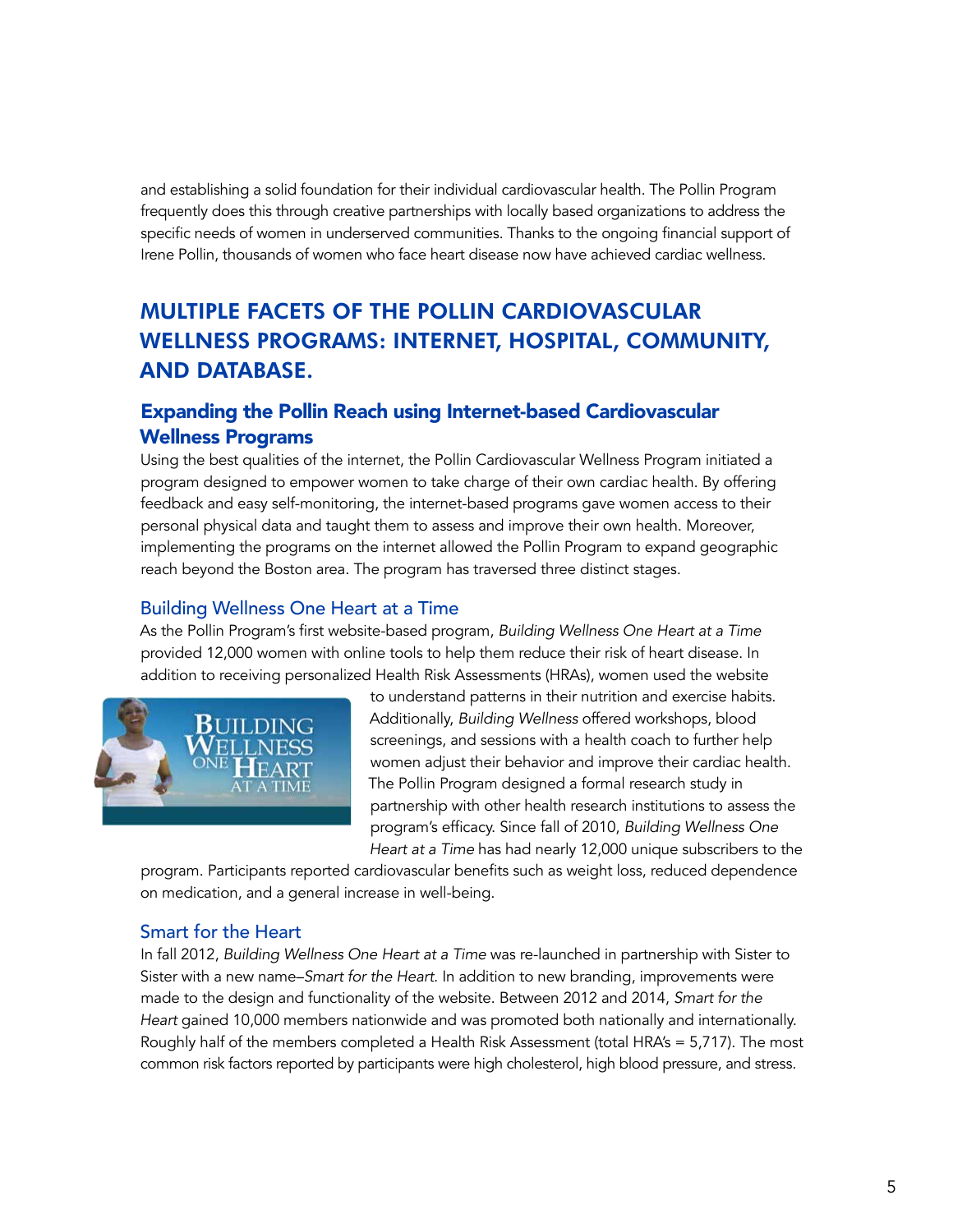

The annual weight maintenance challenge–*Beat the Holiday Bulge*–remains the most popular feature of *Smart for the Heart*, based on participation rates. Since 2011, 2,000 women participated in a six-week intervention to avoid gaining weight over the holidays. In addition to being a shortterm challenge, which helps keep users engaged in web-based interventions, *Beat the Holiday Bulge* utilizes the momentum behind New Year's Resolutions to attract users. Based on research presented at the 2012 American Heart Association Scientific Sessions, *Beat the Holiday Bulge* helps participants maintain their weight and participants have averaged one pound of weight loss during the holiday season.

#### Future Direction

In April 2014, *Smart for the Heart* was re-branded with a new logo and smartphone platform. Now transferred to Sister to Sister, *Smart for the Heart* has retained the effective features of predecessors, added a smartphone app, and is now implemented completely over the internet.

#### Women's Heart Health Twitter Chat

The *Women's Heart Health Twitter Chat* was a one-day internet-based event that allowed women throughout the country to ask Dr. Joanne Foody questions about cardiovascular health via Twitter, the internet social media site. Implemented on May 14, 2014, the internet gathering also helped women petition healthcare leaders to provide more cardiac health screening in OB/GYN offices, pharmacy-based clinics, urgent care facilities, and community health centers. Additionally, the program instructed women in how to advocate on Facebook for a wider distribution of cardiac health screening.

### Invigorating Employee Wellness with Hospital-based Cardiovascular Wellness Programs

Utilizing Brigham and Women's Hospital's long-standing presence in the Boston community, the Pollin Program initiated programs making available the hospital's resources and staff to the broader community. The Pollin Program also utilizes the hospital's employee population to institute and refine personnel wellness programs.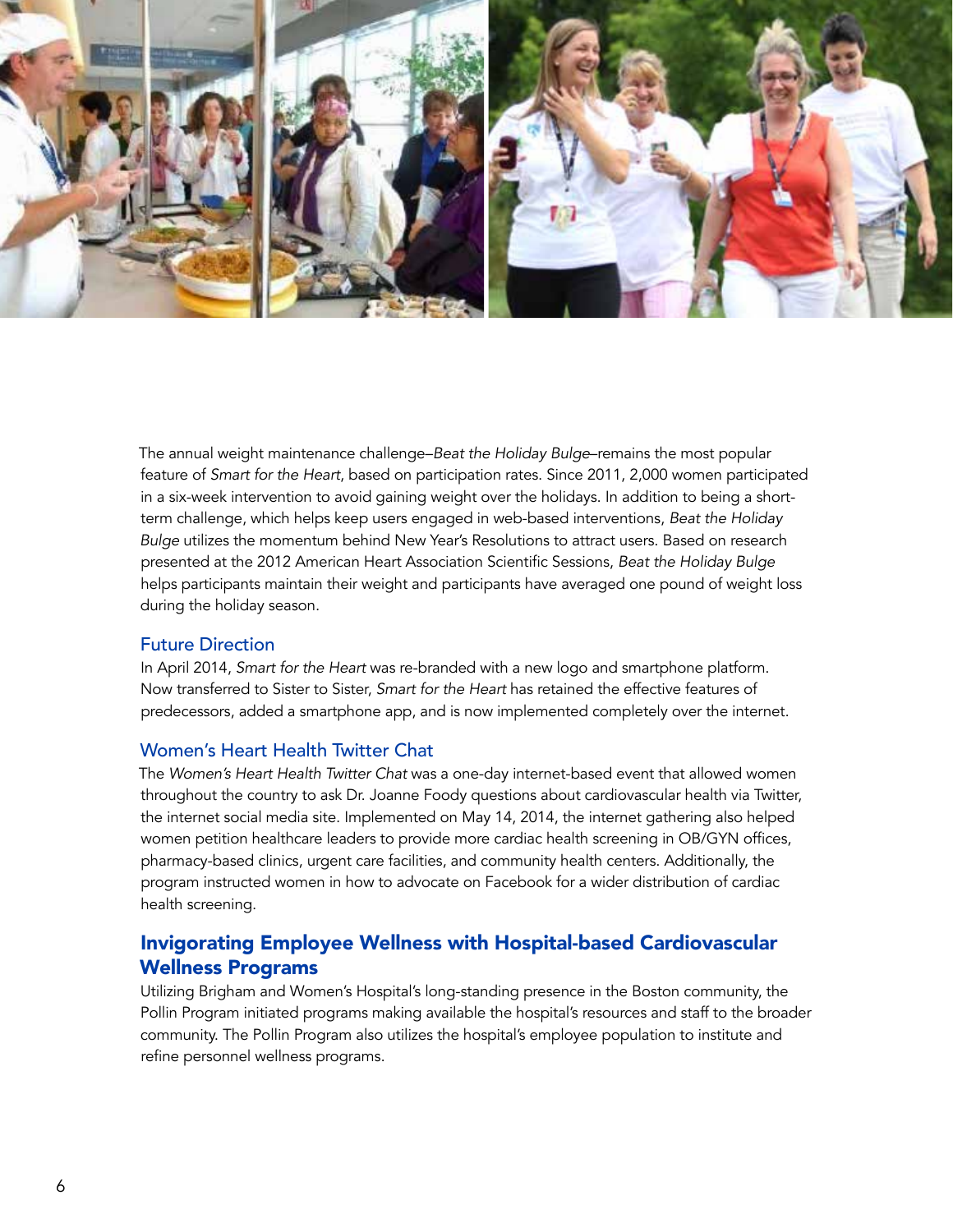#### Educational Seminars

The Pollin Cardiovascular Wellness Program offered a variety of free seminars at Brigham and Women's Hospital, helping over 1,000 women take preventive steps to increase their cardiac health. Seminars were given by Brigham and Women's Hospital physicians and held in the Linda Joy Pollin Cardiovascular Wellness Program space. Each seminar attracted between 30-50 participants. From 2011-2012, a total of 15 seminars were held featuring topics such as diabetes control, healthy eating, increasing physical activity, and lowering cholesterol. Past seminar titles include:

- Living with Heart Failure: How to Be a Proactive Self-Advocate
- Keeping our Hearts Healthy: What is Cardiovascular Disease? What is Cholesterol?
- Structural Heart Disease: New, non-surgical Approaches in a New Decade
- Women and Heart Disease: Know Your Numbers, Know Your Risk

## *Along with the physical health I am now enjoying, my mental health is better than ever. Was it a lot of work? Yes, but definitely worth it.*

Linda, *A Building Wellness subscriber*

#### Cooking and Nutrition Demonstrations

Since 2008, the Pollin Cardiovascular Wellness Program has sponsored the "Healthy Cooking and Tasting Demos" in partnership with Brigham and Women's Hospital's Nutrition Department. These monthly cooking demonstrations are open to all staff, patients, and visitors. Each demonstration is unique, showcasing preparations for the recipes of the day, information on nutritious meals, tasting samples, and recipes to take home. The monthly program has engaged over 1,000 participants.

#### Employee Wellness Programming

The Pollin Cardiovascular Wellness Program is dedicated to raising awareness of heart disease and improving the cardiovascular health of working women at Brigham and Women's Hospital. Since 2008, the Pollin Program has offered health and wellness classes, exercise and weight control programs, and heart disease screenings – all tailored to fit the schedules and lifestyles of working women.

Classes include Zumba, kick boxing, yoga, and line dancing, plus stress reduction and meditation sessions. More than 2,500 employees have participated, reporting positive changes such as weight loss, increased energy, and improved productivity. *The Walking Club* and *ClimbClub* have helped over 500 participants since 2011, including team challenges. *Weight Watchers* and *Take Shape for Life* have helped over 150 employees control their weight. Through these programs over 500 employees have been screened for blood pressure, cholesterol, blood sugar, and body mass index since 2011.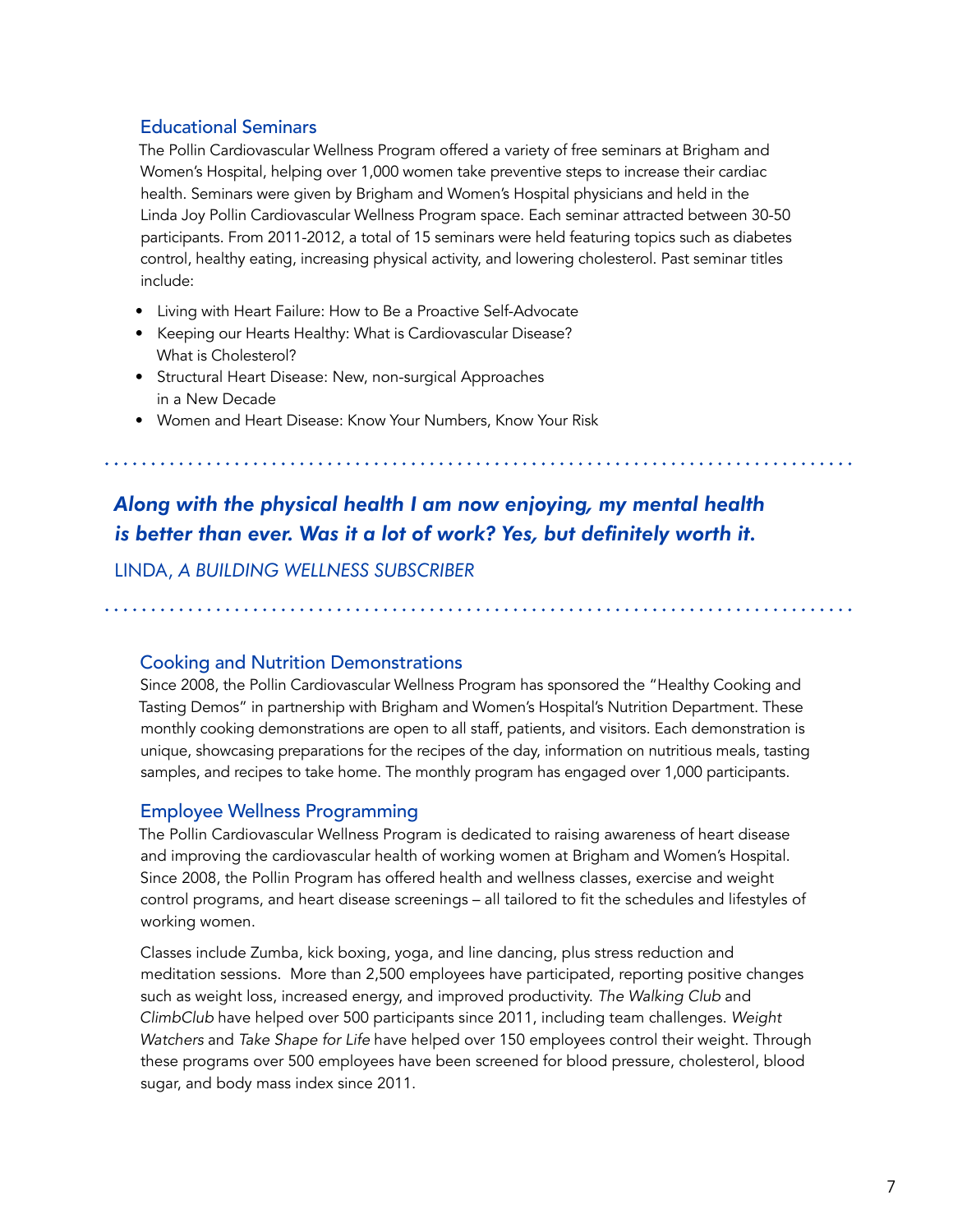

#### International Cardiologist Exchange Program

In partnership with Sister to Sister, the Pollin Program sponsored a two-day visit of Chinese physicians from Beijing to the Brigham and Women's and other hospitals. Participants, Dr. Yundai Chen (Director of Cardiology, General Hospital of PLA, Beijing) and Dr. Meilin Liu (Deputy Director, Department of Geriatrics, First Hospital, Peking University) were selected for the fourteen day program which took place in February 2010. The program included clinic visits, hospital tours, conference scheduling, and meetings with hospital leaders.

#### Tailoring Cardiovascular Wellness Programs to Needs of the Communities.

Since heart disease in women is a highly preventable condition, community outreach is one of the most effective tools available. Utilizing this efficacy, the Pollin Cardiovascular Wellness Program initiated nine programs in targeted communities in the Boston area.

#### Heart Disease Screenings

Between 2008-2013, in partnership with Brigham and Women's Hospital, community partners, and Sister to Sister, the Pollin Program offered free screenings in the Boston area to 5,000 individuals at 30 events to help them understand their risk for heart disease. The screenings are based on the Five-Step Cardiovascular Disease Screenings model created by Sister to Sister and includes:

- Engagement Attracting women to screenings through promotion
- Screening Measuring cholesterol, blood pressure, blood glucose, body mass index
- Feedback Giving immediate personalized results
- Understanding Offering individual counseling for women at risk for cardiovascular disease
- Follow up Adding data to the Pollin Cardiovascular Database for tracking and follow-up

In addition to the physiological measurements, the screenings included personalized risk reduction counseling. Overall, roughly 65 percent of screening participants were female and more than half had at least one risk factor for heart disease. One-third of participants had high blood pressure, high cholesterol or an unhealthy waist circumference, 60 percent had an overweight or obese body mass index, and 10 percent had high blood sugar.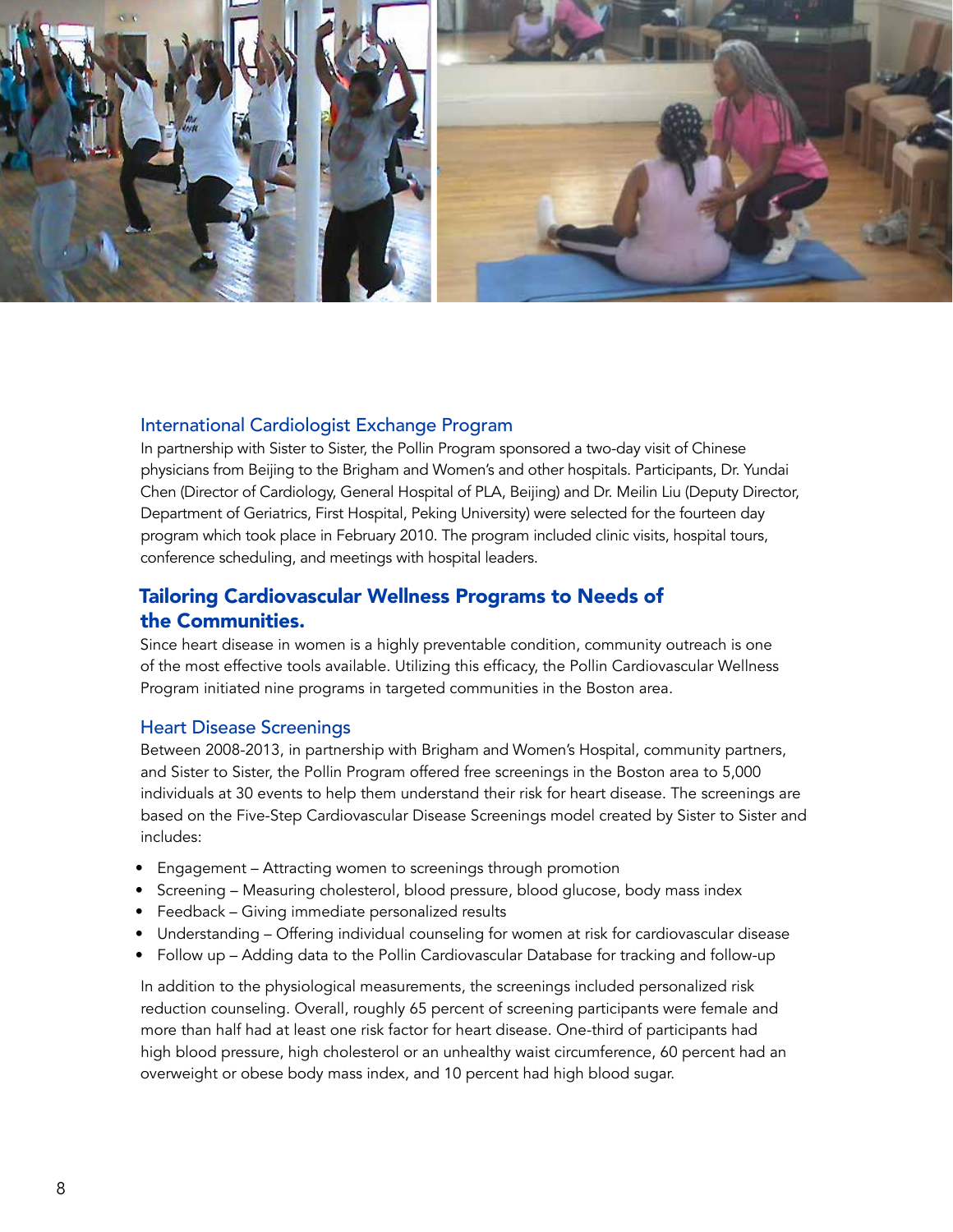#### Sportsmen's Wellness Program

In partnership with Sportsmen's Tennis and Enrichment Center of Boston's Roxbury neighborhood, the Pollin Cardiovascular Wellness Program has developed a program to improve the overall health of nearly 1,000 youth and adults living in Dorchester, Mattapan, and Roxbury. The program increases understanding of the connection between nutrition, physical activity, and health. Moreover, the program at Sportsmen's helps individuals assess their own specific risk factors and to change behaviors affecting their physical health.

#### Love Your Heart

*Love Your Heart* was an intensive, community-based intervention program that served 125 participants. In partnership with the Boston Black Women's Health Institute and the Body by Brandy Wellness Center, the Pollin Cardiovascular Wellness Program developed this 12-week program to offer nutritional and physical activity interventions, a personalized wellness program, and sessions exploring mind-body connectedness. During the intervention period, participants received free gym memberships, group sessions, and weight and blood pressure screenings. Also available were heart-healthy meals and a supermarket visit to model healthy food choices. Physiological measurements were monitored and the results published in the fall 2012 issue of the *Journal of Ethnicity and Disease*. Findings showed that following the 12-week intervention *Love Your Heart* participants had significantly lower rates of hypertension and obesity. Based on the findings, *Love Your Heart* was expanded and adapted based on lessons learned from experience with the pilot program. When the program terminated, the methods and techniques were incorporated into *Heart Healthy Living*, serving the same population.

## *Thank you so much for offering Zumba class on Tuesday nights. The teacher has a great attitude and my cardiac health is much better.*

#### E. Konstantis

#### Heart Healthy Living

Founded in 2013, *Heart Healthy Living* is an intensive 6-week program designed to improve the cardiovascular health of women at risk of heart disease. Having served 300 women thus far, *Heart Healthy Living* operates under the aegis of Brigham and Women's Hospital and includes weekly physical activity sessions as well as interactive education sessions on cardiovascular risk factors, nutrition, and a heart healthy lifestyle. Participants are monitored with weekly weigh-ins, baseline/ follow-up blood pressure tests, and validated health questionnaires.

A study conducted by the Pollin Cardiovascular Wellness Program, presented at the 2013 American Heart Association Scientific Sessions showed that, while at the start of the study 55 percent of the women suffered hypertension and 68 percent were obese, the women who completed *Heart Healthy Living* showed significantly reduced hypertension, significant weight loss (averaging 2.7 lbs. over six weeks,) and improved cardiovascular health knowledge.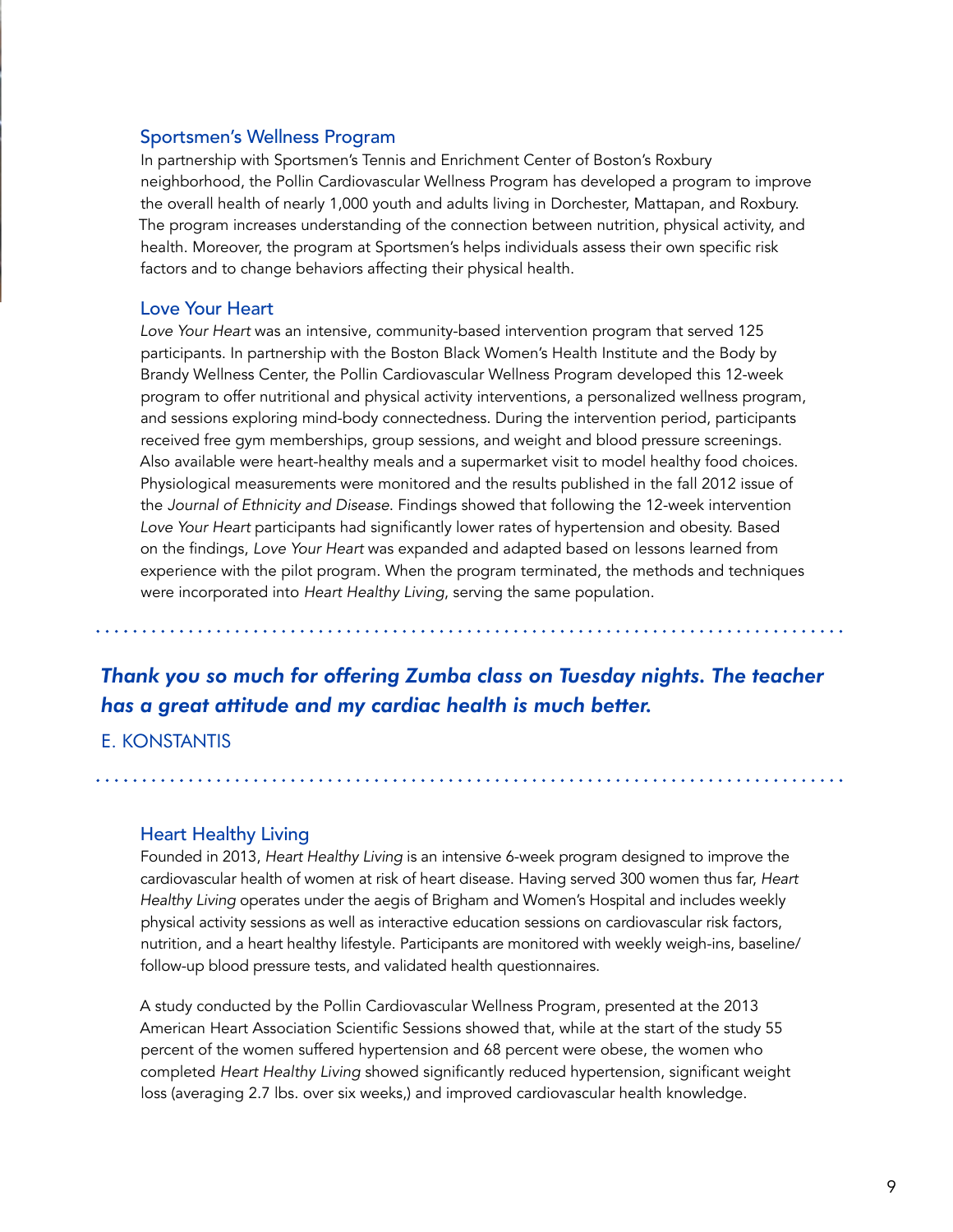

Similarly, Asian American women who completed *Heart Healthy Living* in a separate program showed improved cardiovascular disease knowledge after six weeks. Following the success of the pilot program, *Heart Healthy Living* was expanded in 2013 to include Mandarin and Spanish language sessions, conducted in collaboration with the Roxbury Tenants of Harvard, *Inquilinos Boricuas en Accion*, and the Southern Jamaica Plain Health Center. The Spanish language version of *Heart Healthy Living -- "Vivir con un Corazón Saludable"* -- was awarded the Preventive Cardiovascular Nurses Association's Healthy Living Leadership Award in March 2014.

#### Open Doors to Health

To address cardiac disease prevention at the neighborhood level, the Pollin Cardiovascular Health Program partnered with the Dana-Farber Cancer Institute to establish *Open Doors to Health* in Roxbury's Mission Park housing development. *Open Doors to Health* conducted prevention and early detection programs for heart disease and breast, cervical, and colon cancer by educating 2,500 residents about the effectiveness of screenings and facilitating the screening process. *Open Doors to Health* hired Community Health Educators (CHEs): residents of the housing complex who participated in 16 hours of training on heart disease and cancer prevention. CHEs each consulted with at least 5 residents. During the pilot year of *Open Doors to Health*, the CHEs developed programs such as walking programs, health-related bingo nights, a heart health block party, fitness classes, and "Ask the Nurse" sessions. Feedback from the Mission Park complex was overwhelmingly positive, leading to the addition of Roxbury's Madison Park housing complex to the program.

#### Ask the Nurse Community Program

Beginning in 2013, the Pollin Cardiovascular Wellness Program has offered "Ask the Nurse" sessions at community organizations in English, Spanish and Mandarin. Aileen Sauris, Nurse Practitioner, has presented these sessions to 700 women over 15 sessions. The presentations cover an array of topics such as heart disease risk factors, diabetes, and CPR training. Attendance averages around 20-30 women for each session.

#### Women's Support Network

In 2012 the Pollin Cardiovascular Wellness Program partnered with *WomenHeart*, The National Coalition for Women with Heart Disease, to offer monthly support sessions for women living with heart disease. Each session has an educational component led by Aileen Sauris, NP, and a discussion portion led by *WomenHeart* staff. Roughly 35 women participated in the support network and had positive feedback about the program.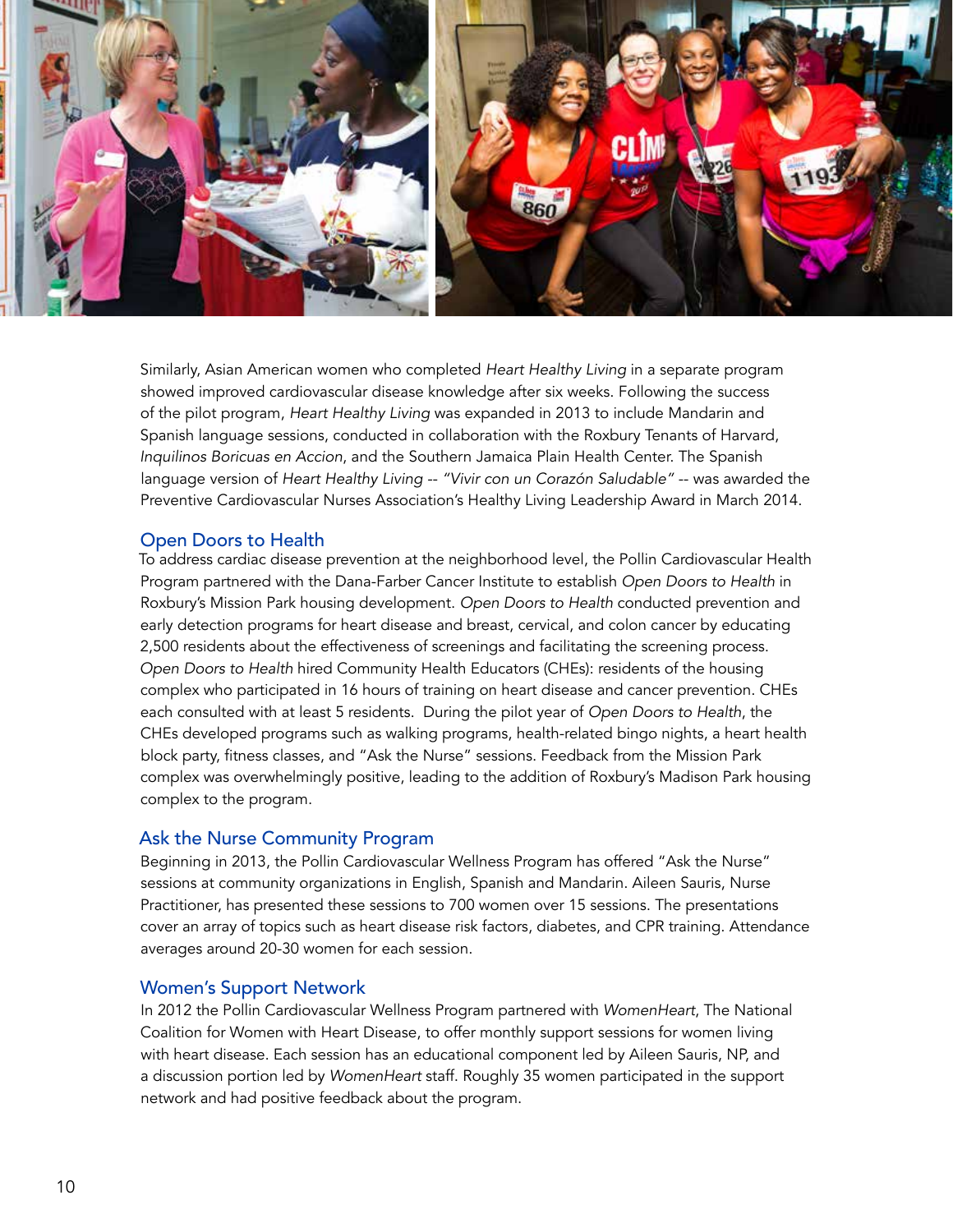#### Community Heart Health and Wellness Program in Jamaica Plain

The Pollin Program collaborated with Southern Jamaica Plain and Brookside satellite healthcare centers to create and implement a wellness program that has served 40 low income residents of Jamaica Plain, offered in Spanish and English. Initiated in 2013, the program includes exercise, cooking, and nutrition classes as well as educational seminars on cardiovascular disease prevention. The Community Heart Health and Wellness Program in Jamaica Plain was held during a nine-month period in 2012-2013 and was supported by a \$10,000 grant from Pfizer.

## *I wanted to learn how to eat better, maintain my health and incorporate exercise into my day. I definitely learned all of that and more.*

Riolla Riobe, *Heart Healthy Living workshop participant*

#### My Body, My Business

Offered in partnership with the Body by Brandy Roxbury Wellness Center, *My Body, My Business*  was a ten-week group fitness and health education program for women at risk for heart disease. *My Body, My Business* reduced risk indicators of cardiovascular disease, hypertension, diabetes, and obesity by providing intervention and prevention strategies. Program offerings included fitness classes, cooking classes, weight loss support groups, and one-on-one personal training sessions. Held from 2011-2012, this program helped more than 100 women improve their health and reduce their risk for heart disease. After completing *My Body, My Business*, nearly one-third of women had significantly reduced their blood pressure and, on average, reduced their body mass index by five percent.



#### ClimbCorps

Pollin funds have been instrumental in providing seed money to develop the *ClimbCorps* workplace health and wellness program in collaboration with Biondolillo Associates. Launched in 2012, *ClimbCorps* has served 10,000 participants and is the nation's first service corps dedicated to preventing heart disease and improving the health and well being of the American public. Based on the simple principle that we need to be active to maintain better health, *ClimbCorps* proposes an easy way to incorporate

exercise into our daily lives—by taking the stairs. By training corps leaders and positioning them in the nation's busiest buildings, *ClimbCorps* educates, empowers, and motivates people to make healthier lifestyle choices for themselves and their families.

*ClimbCorps* now operates climbing clubs and educational programming in 15 of Boston's largest buildings, and also brings cardiovascular education and public awareness to community organizations and schools across Greater Boston. *ClimbCorps* is self-sustaining due to corporate sponsorship and pledge fundraising. A *ClimbCorps* team in the Mattapan section of Boston found that, after 20 weeks, participants lost 5.5 lbs and their blood pressure declined by 19/9 mmHg, on average.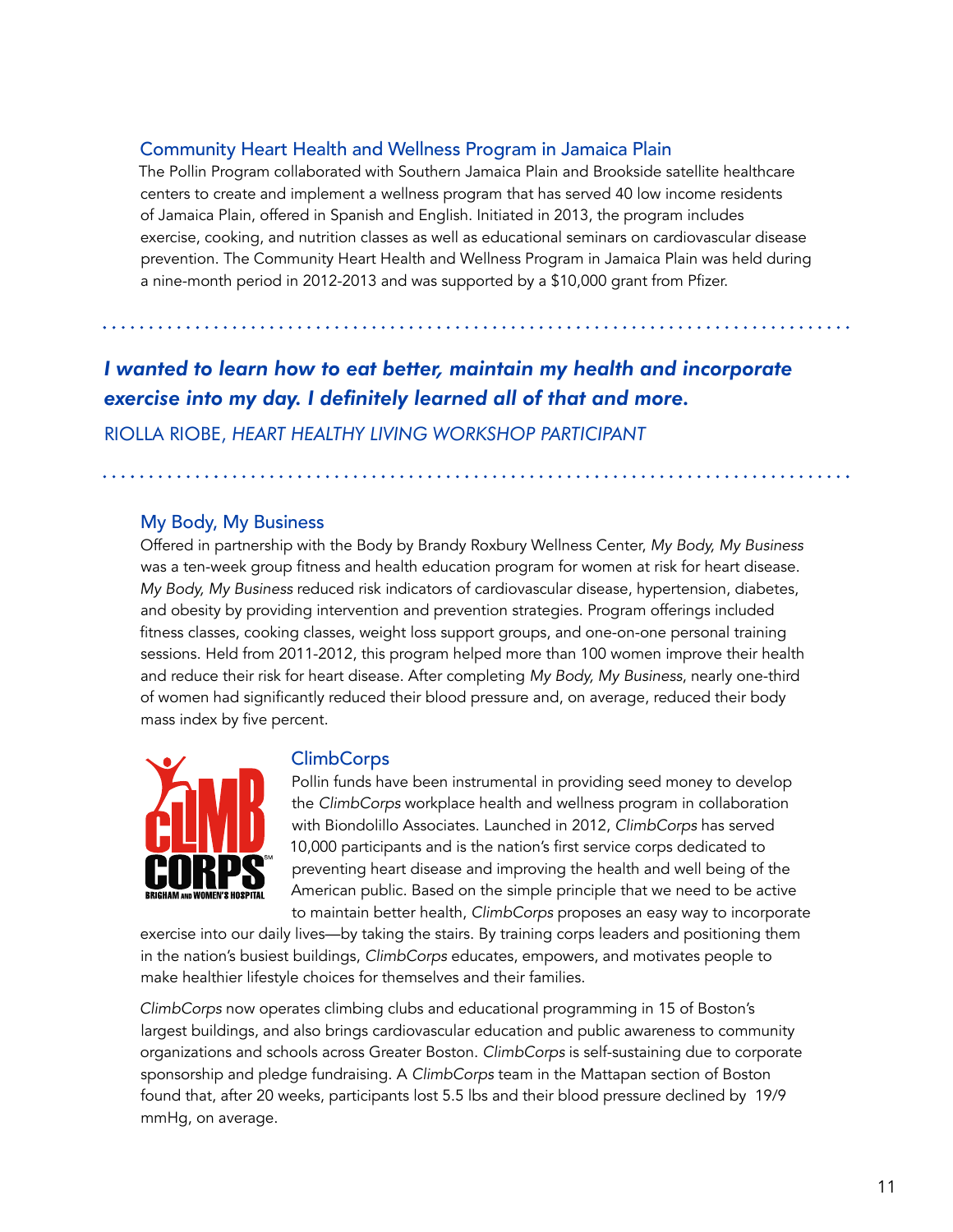

#### Teen Heart Health and Wellness Program

*The Teen Heart Health and Wellness Program* is a sub-program of *ClimbCorps* and is designed to improve the health of adolescents and enlist them in their own heart disease prevention. Obesity in teens is a major public health problem. Over the past 30 years rates of obesity have doubled in teens and children to the point that in 2010 one-third of American teens were overweight or obese. Children who are obese or overweight in their teen years are more likely to have risk factors for high cholesterol or blood pressure, and to have prediabetes. Obese teens are more likely to have bone and joint problems, sleep apnea, and social and psychological problems. The Pollin Cardiovascular Wellness Program's *Teen Heart Health and Wellness Program* addresses these adult diseases at their root cause in adolescence.

*I no longer have to attend the pain clinic on a weekly basis or take pain medication. I feel exceptionally good about myself to see the weight loss. It's a great start but I'm not finished.*

#### Program Participant

Launched in February 2014, this free program engages high school students to promote healthier lifestyle choices related to nutrition and physical activity. Eighty students have been named as Ambassadors under the program. As Ambassadors students receive cardiovascular wellness training, including hands-only CPR, and were named as Heart Health Ambassadors upon completion of the event. The Ambassadors' responsibility is to spread the health and wellness message to their peers. *ClimbCorps* staff provides ongoing support to students to help them develop and implement activities and transfer what they have learned to their schools. Each school's model is individually tailored based on a curriculum developed by medical experts with input from school faculty and students. Since inception 30 high schools in the Boston area have been part of the *Teen Heart Health and Wellness Program* and almost 1,000 students have participated in more than 50 presentations and organized activities. Here are some highlights: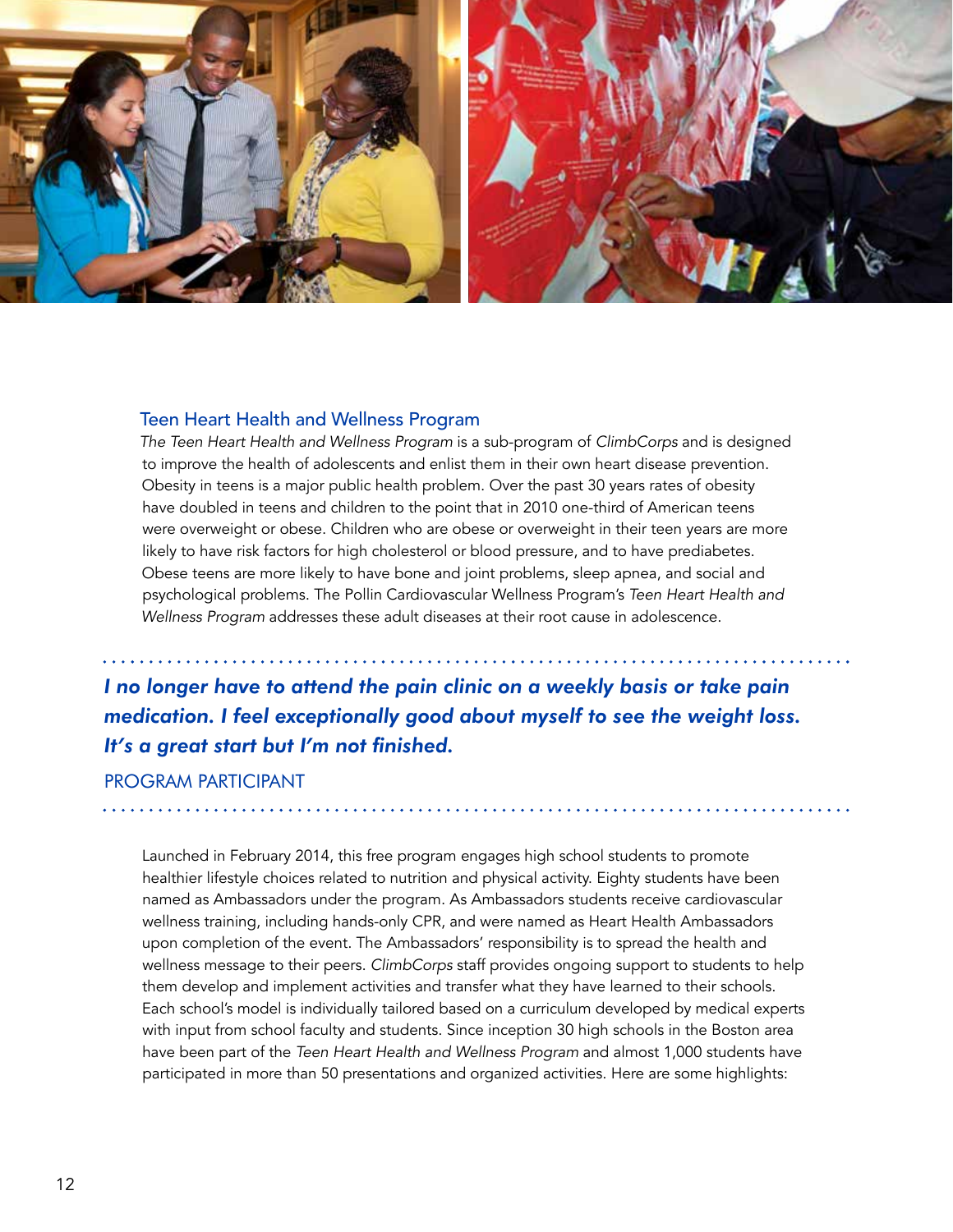Steph, a participating high-schooler, made a presentation to 50 students at the Boston Green Academy last May. Her topics included:

- Portion Distortion
- My Plate
- Healthier Changes in Diet
- Barriers
- Physical Activity

At Patrick Lyndon middle school a total of 75 well-behaved students were extremely engaged in learning about heart health. They were taught hands-only CPR and were excited to learn this new life-saving skill.

Fenway High School hosted three days of *Teen Heart Health and Wellness* programming.

- The first day included a session on fitness, stretching, and hands-only CPR.
- Students were engaged and ClimbCorps Members found that it helped to be in a gym rather than a classroom setting.
- Two students were selected to become High School Heart Health Ambassadors.

#### Million Hearts

As an initiative of the US Department of Health and Human Services, and the Centers for Disease Control, *Million Hearts* is working to prevent one million heart attacks or strokes by 2017. From the program's founding in 2011, Sister to Sister partnered with *Million Hearts* to educate the public and foster collaboration among health care professionals using forward-thinking outreach methods. Without Dr. Foody's credibility and her relationship with Janet Wright, MD, the *Million Hearts* director, nor minus the involvement of the Pollin Program this collaboration would not have happened.

#### International Women's Heart Day Screening at Neiman Marcus

In February of 2011, Pollin Program Director Dr. JoAnne Foody addressed a gathering of female Ambassadors, their spouses, and Embassy officials about the global spread of women's heart disease and how cardiovascular screenings can reduce that risk. Presented at the Neiman Marcus store in Washington, D.C. the day-long program included presentations by Irene Pollin and an NIH official regarding the wide scope of cardiac disease in women, and Dr. Foody described how cardiac screening can dramatically reduce heart disease. The Pollin Program offered participants individual cardiac screening through the Brigham and Women's Hospital's *Building Wellness One Heart at a Time* program.

#### Global Workplace Wellness at the World Bank 2011

Dr. Darius Mozzafarian, Brigham and Women's Hospital physician and Associate Professor at the Harvard School of Public Health, gave a presentation on nutrition and global cardiac disease prevention as part of Sister to Sister's *Global Workplace Wellness program*. Held at the World Bank in New York City, Dr. Mozzafarian's address was followed by a presentation by Dr. Foody on specific, attainable measures to prevent heart disease. Dr. Foody served as nexus between Sister to Sister, Brigham and Women's, and then head of World Bank Jim Kim (former Brigham and Women's physician and former intern of Dr. Foody.)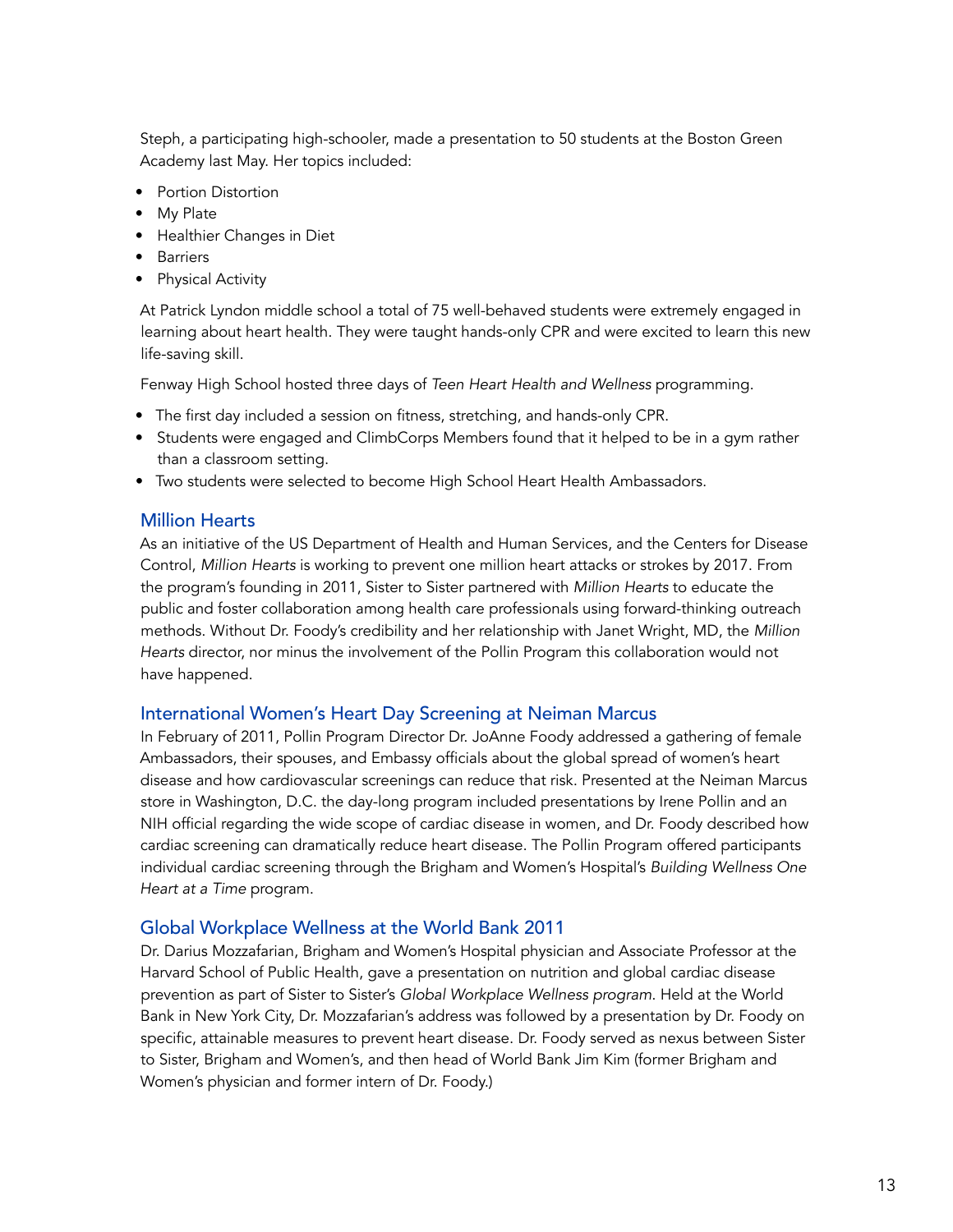

#### International support

In partnership with Sister to Sister, Dr. Foody has connected the Pollin Program to The Pan-American Health Organization World Health Organization. Dr. Foody is on the executive board and program committee of the World Heart Federation and has worked to coordinate a meeting at the World Congress of Cardiology in Dubai. She also developed programs and curriculum to include Sister to Sister initiatives in women's health in World Heart Federation programming. Dr. Foody arranged for a meeting with Sister to Sister international program director to meet with these organizations on her travels to Dubai.

#### Partnership with Sister to Sister: The Pollin Cardiovascular Database



The Pollin Cardiovascular Database is a cumulative database maintained by the Pollin Cardiovascular Wellness Program since 2007. The Database contains a wealth of information about women's cardiovascular health including data collected from Sister to Sister screenings, Pollin Cardiovascular Wellness Program screenings, and the online wellness program.

Currently, more than 30,000 women are included in the Database, including:

- • Sister to Sister screenings: 15,000 individuals
- Pollin Cardiovascular Wellness Program screenings: 4,000 individuals
- Online Wellness Program: 12,000 individuals

Since its inception, the Pollin Cardiovascular Database has been used for research, with the goal of advancing women's cardiovascular health. Key research projects include:

• Women's Heart Health Registry: a longitudinal, nationwide community-based program which aims to identify cardiovascular risk factors in women through interventions and provide personalized risk assessment and counseling, contributing to improving objectives of Healthy People 2010, a federal program to monitor and improve health nationwide. Study participants were enrolled at the Sister to Sister nationwide events in 2009 and received follow-up surveys for one-year following enrollment. BWH staff traveled to these fairs to personally collect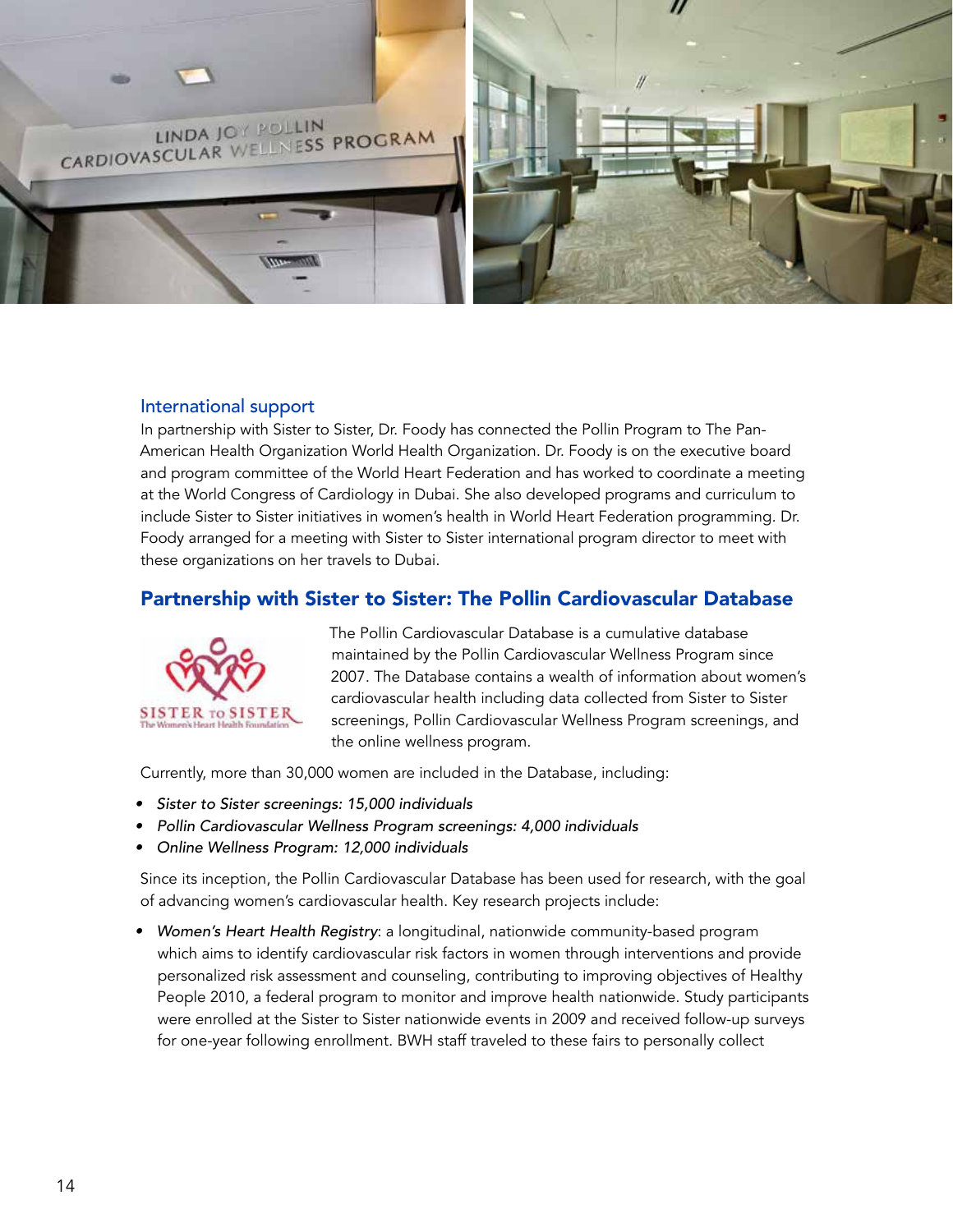informed consent from fair participants and enroll participants into the longitudinal study. The Pollin Cardiovascular Wellness Program played a key role in the Registry, providing \$500,000 to Sister to Sister to support electronic data capture of screening data to allow for robust longitudinal tracking of participants. Staff from the Pollin Program also attended more than 10 Sister to Sister heart disease screenings across the country to enroll participants in the Registry.

- The WATCH Study: a longitudinal, community-based screening intervention to improve cardiovascular risk factors in women. *The WATCH Study* was an extension of the parent national grassroots nonprofit organization, the Sister to Sister, Everyone Has a Heart Foundation. *The WATCH Study* was designed to assess the prevalence and awareness of cardiovascular risk factors (RFs) among women attending Sister to Sister health fairs in Boston and Baltimore. Women with high RFs were then paired with a patient navigator to help them track their RFs and to achieve their RF reduction goals during the subsequent year. The Pollin Program worked closely with Sister to Sister to conduct *The WATCH Study*, sharing research expertise and providing \$239,000 to fund data collection and analysis.
- Building Wellness One Heart at a Time: evaluation of the PureWellness online wellness program in improving women's cardiovascular health. All members of *Building Wellness One Heart at a Time* were invited to join this six-month research study, during which time members had access to internet-based workshops and individualized health coaching to address cardiovascular risk factors such as high blood pressure and high cholesterol. Participants received two free blood draws at baseline and six-months, with advanced lipid testing to analyze cardiovascular biomarkers before and after the web-based intervention.

These studies, along with in-depth analyses of the Pollin Cardiovascular Database, have contributed to many research papers. Since 2008 the Pollin Cardiovascular Wellness Program has published fourteen articles in peer-reviewed journals and the Program's research team has conducted nineteen presentations at national medical conferences. Importantly, information from the Women's Heart Health Registry has been used by *Sister to Sister* to develop their robust online program, *Smart for the Heart*.

## A HOME FOR THE HEART: THE LINDA JOY POLLIN CARDIOVASCULAR WELLNESS PROGRAM SPACE

In 2010, the Pollin Cardiovascular Wellness Program created a dedicated space at Brigham and Women's Hospital. Affectionately nicknamed "The Porch" the room is an airy, contemporary space which opens out into the atrium of the architecturally acclaimed Shapiro building. The room provides space for such activities as cardiac health support groups; weight control groups; and yoga, Zumba, and other exercise classes. The Pollin Program space hosts 60 events per month on average and has media equipment including a projector, electronic screen, and a sound system. The space is fulfilling the original design goals of serving the hospital community, honoring the donor, and integrating with the innovative design of the Shapiro building.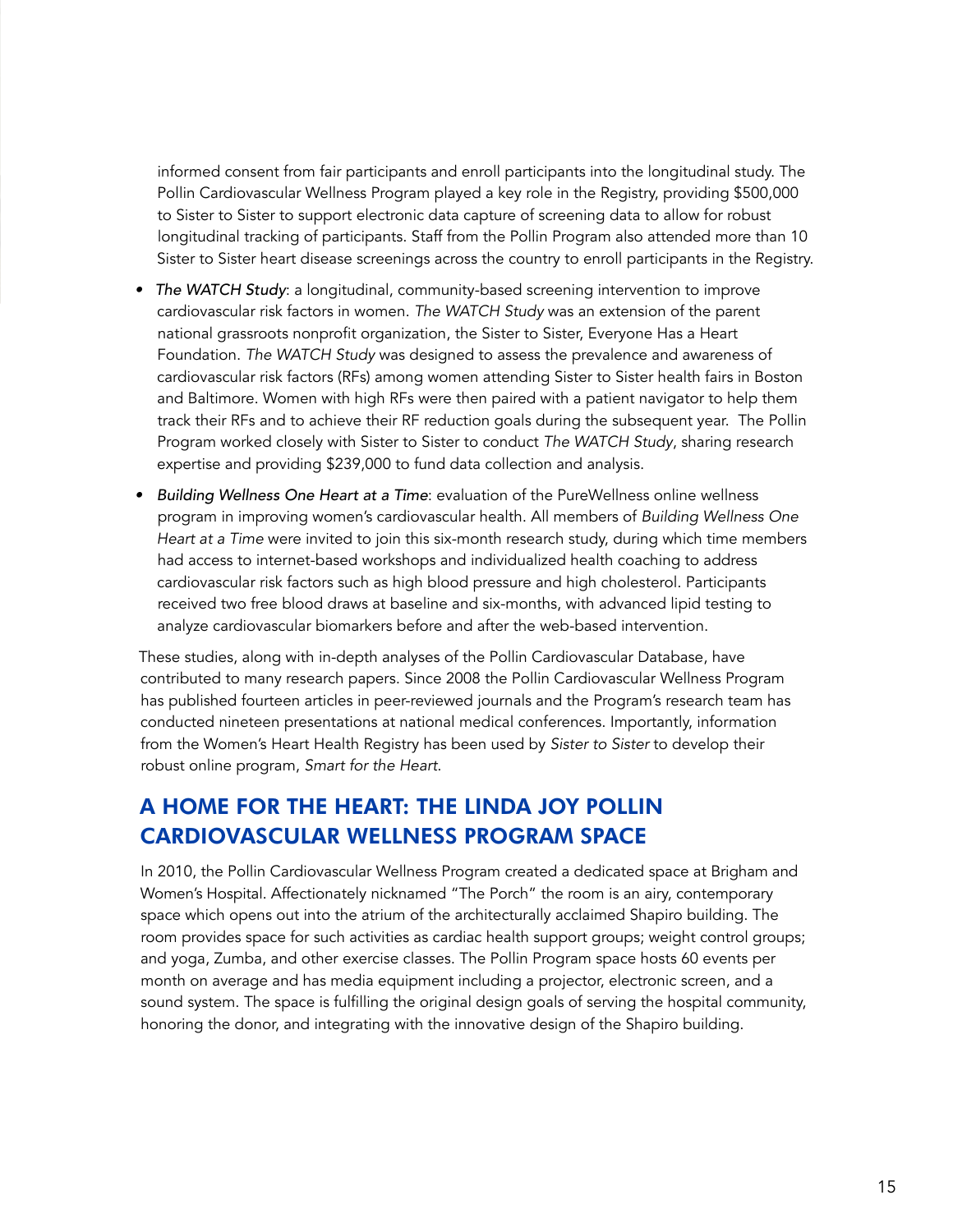#### PUBLICATIONS AND PRESENTATIONS

#### Peer-reviewed Publications

Ferdinand KC, Rodriguez F, Nasser SA, Caballero AE, Puckrein GA, Zangenesh F, Mansour M, Foody JM, Pemu PE, Ofili EO. Cardiorenal metabolic syndrome and cardiometabolic risks in minority populations. Cardiorenal Medicine 2014. In press.

Naderi S, Rodriguez F, Wang Y, Foody JM. Racial disparities in hospitalizations, procedural treatments, and mortality of patients hospitalized with atrial fibrillation. Ethnicity & Disease 2014. In press.

Naderi S, Wang Y, Miller AL, Rodriguez F, Chung MK, Radford MJ, Foody JM. The impact of age on the epidemiology of atrial fibrillation hospitalizations. American Journal of Medicine. 2014.

Rodriguez F, Wang Y, Johnson C, Foody JM. National patterns of heart failure hospitalizations and mortality by gender and age. Journal of Cardiac Failure 2013.

Rodriguez F, Foody JM. Is cardiovascular disease in young women overlooked? Women's Health. 2013.

Rodriguez F, Naderi S, Wang Y, Johnson CE, Foody JM. High prevalence of metabolic syndrome in young Hispanic women: Findings from the National Sister to Sister Campaign. Metabolic Syndrome and Related Disorders 2013.

\*\*\*Rodriguez F, Wang Y, Naderi S, Johnson CE, Foody JM. Community-level cardiovascular risk factors impact geographic variation in cardiovascular disease hospitalizations for women. Journal of Community Health. 2013.

Naderi S, Johnson C, Rodriguez F, Wang Y, Pollin I, Foody J. Characteristics of Women Lost to Follow-Up in Cardiovascular Community Health Interventions: Findings from the Sister to Sister Campaign. Journal of Community Health. January 2013.

Naderi S, Foody JM. Ezetimibe and Simvastatin for the Prevention of Cardiovascular Events in Pre-Dialysis Chronic Kidney Disease Patients: A Review. Int J Nephrol Renovasc Dis 2012.

Naderi S, Sauris A, Rodriguez, F, Foody JM. Community based interventions in the prevention of cardiovascular disease. Current Cardiovascular Risk Reports 2012.

Rodriguez F, Christopher L, Johnson C, Wang Y, Foody M. Love Your Heart: A Pilot Community-Based Intervention to Improve the Cardiovascular Health of African American Women. Ethnicity and Disease. Vol 22, October 2012.

Jarvie JL, Wang Y, Johnson CE, Foody JM. Contemporary Female Smokers are Younger and of Lower Socioeconomic Status. Health, Vol 3 No 6, June 2011.

Jarvie JL and Foody JM. Recognizing and Improving Health Care Disparities in the Prevention of Cardiovascular Disease in Women. Curr Cardiol Rep 2010.

Jarvie JL and Foody JM. Predictors for Early Discontinuation of Dual-Antiplatelet Therapy: Room for Improvement. Editorial. Circulation 2010.

#### **Presentations**

Athanasopoulos LV, Johnson CE, Jarvie JL, Aslam F, Wang Y, Pollin I, Foody JM. High Prevalence of Obesity and Metabolic Syndrome in Women in Association with Insurance Status. J Am Coll Cardiol. March 2010.

Jarvie JL. Variance of Risk Factors Among Community Women—Sister to Sister: The Women's Heart Health Foundation. Sarnoff Cardiovascular Research Foundation 30th Annual Scientific Meeting. Washington, D.C. May 2010.

Jarvie JL, Johnson CE, Wang Y, Aslam F, Athanasopoulos LV, Pollin I, Foody JM. Geographic Variance of Risk Factors Among Women-A National Campaign of Sister to Sister: The Women's Heart Health Foundation. Journal of Women's Health. January 2011.

Johnson CE, Foody JM, Wang Y, Jarvie JL, Rubin A, Pollin I. 2009 Sister to Sister Heart Health Fair Screening and One Year Follow-Up: Factors Associated with Enrollment into Study. Journal of Women's Health, March 2011.

Johnson CE, Foody JM, Wang Y, Jarvie JL, Rubin A, Pollin I. 2009 Sister to Sister Heart Health Fairs: National Risk Data. Journal of Women's Health, March 2011.

Jarvie JL, Wang Y, Johnson CE, Aslam F, Foody JM. Race and Ethnicity is Associated with Significant Differences in Cardiovascular Risk Factors Among Women--Results from Sister to Sister: The Women's Heart Health Foundation. AHA EPI/ NPAM, March 2011.

Johnson C, Rodriguez F, Wang Y, Foody J. The Utility of a

National Online Weight Reduction Intervention: Experience with "Beat the Holiday Bulge." American Heart Association Scientific Sessions, Orlando, FL. November 2011.

Rodriguez F, Johnson CE, Wang Y, Foody JM. Community-level Cardiovascular Risk Factors Impact Geographic Variation in Cardiovascular Disease Hospitalizations for Women. American Heart Association Scientific Sessions, Orlando, FL. November 2011.

Rodriguez F, Johnson CE, Wang Y, Foody JM. Persistent Gender Disparities in Acute Myocardial Infarction Hospitalizations and Mortality by Age. American Heart Association Scientific Sessions, Orlando, FL. November 2011.

Rodriguez F, Christopher L, Johnson C, Wang Y, Foody JM. Love Your Heart: A pilot community based intervention to improve the health of African American Women. World Congress of Cardiology, Dubai, United Arab Emirates. April 2012.

Rodriguez F, Johnson C, Wang Y, Foody JM. Metabolic syndrome drives cardiovascular disease risk factors in young Hispanic women. ISHIB2012: 27th Annual International Interdisciplinary Conference on Hypertension and Related Risk Factors in Ethnic Populations. Miami, FL. July 2012.

Johnson C, Rodriguez F, Wang Y, Foody JM, Impact of National Screening Intervention on AHA's "Life's Simple Seven." Cardiovascular Metrics American Heart Association Scientific Session, Los Angeles, CA. November 2012.

Rodriguez F, Johnson C, Wang Y, Foody JM. National Patterns of Heart Failure Hospitalizations and Mortality by Gender and Age. American Heart Association Scientific Session, Los Angeles, CA. November 2012.

Rodriguez F, Johnson C, Wang Y, Foody JM. Young Age Single Largest Predictor of Variation in Acute Myocardial Infarction Hospitalizations. Nationwide American Heart Association Scientific Session, Los Angeles, CA. November 2012.

Johnson C, Rodriguez F, Wang Y, Foody JM Geographic Variation of AHA's "Life's Simple Seven" in Women. American Heart Association Scientific Session, Los Angeles, CA. November 2012.

Rodriguez F, Naderi S, Wang Y, Johnson C, Foody JM. African Americans hospitalized for atrial fibrillation experience higher in-hospital mortality. American College of Cardiology 62nd Annual Scientific Session. Los Angeles, CA. March 2013.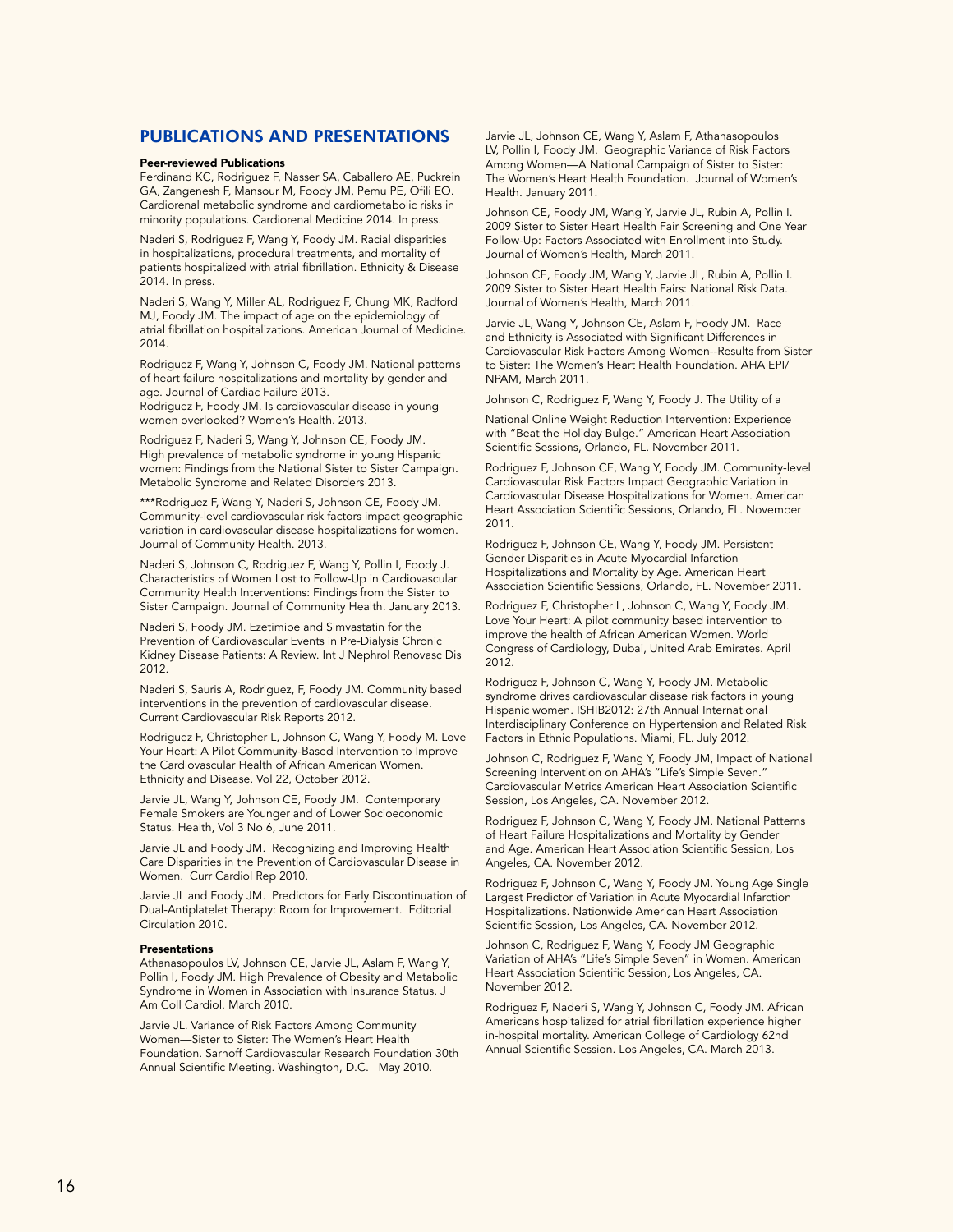Sauris S, Rodriguez F, Timmons PC, Wang Y, Foody JM, Heart Healthy Living: A Community-Based Intervention to Achieve AHA 2020 Goals for African American Women Reaching the AHA 2020 Goals: Strategies for Success. American Heart Association Scientific Session, Dallas, TX. November 2013.

Foody JM, Khan I; Lewis, B, Attainment of Low-Density Lipoprotein Cholesterol Goals in Patients at High Cardiovascular Risk: Results from a Managed Care Population Study. American Heart Association Scientific Session, Dallas, TX. November 2013.

Rodriguez F, Wang Y, Sauria A, Foody J, Young Hispanic Women Experience Higher In-Hospital Mortality Following an Acute Myocardial Infarction. American Heart Association Scientific Session, Dallas, TX. November 2013.

Sauris A, Timmons P, Rodriguez F, Wang Y, Foody M. Heart Healthy Living: A Community-Based, Tailored Educational Program to Improve Cardiovascular Knowledge and Health of African American Women. Brigham and Women's Hospital Research Day. 2013.

Sauris A, Timmons P, Rodriguez F, Wang Y, Foody M. Heart Healthy Living: A Community-Based, Tailored Educational Program to Improve Cardiovascular Knowledge and Health of African American Women. American Heart Association Scientific Session, Dallas, TX. November 2013.

Naderi S, Wang Y, Foody J. Gender Differences in Atrial Fibrillation Hospitalizations. American Heart Association: Epidemiology and Prevention/Nutrition, Physical Activity and Metabolism. 2014 Scientific Session. March 2014.

Sauris A, Timmons P, Rodriguez F, Wang Y, Foody M. Heart Healthy Living: A Community-Based, Tailored Educational Program to Improve Cardiovascular Knowledge and Health of African American Women. Preventive Cardiovascular Nurses Association Annual Conference. March 2014.

#### FELLOWSHIPS, INTERNSHIPS AND TRAINING

Sahar Naderi, MD Fellow, Linda Joy Pollin Program

Fatima Rodriguez, MD, MPH Fellow, Linda Joy Pollin Program

Jennifer Jarvie, MD Fellow, Linda Joy Pollin Program

Farham Aslam, MD Fellow, Linda Joy Pollin Program

Renee Therrien Intern, Linda Joy Pollin Medical Psychology Program in collaboration with Masters' Program at Leslie University

Kate Greenberg, Intern Linda Joy Pollin Medical Psychology Program in collaboration with Masters' Program at Leslie University

Mayra Class, Intern Students Success Job Program, Brigham and Women's Hospital

#### LOCAL, NATIONAL AND INTERNATIONAL PARTNERSHIPS

#### International

World Heart Federation World Health Organization United Nations: NCD Summit Pan American Health Organization Haddassah

#### National Sister to Sister

American College of Cardiology National Heart Lung and Blood Institute Million Hearts Campaign National Institutes of Health Office of Women's Health, DHHS Centers for Disease Control

#### Local

Sportsmen's Tennis Club Roxbury Tenants of Harvard Dana Farber Cancer Institute Brookside Community Health Center Jamaica Plain Community Health Center Black Women's Health Initiative Inquilinos Boricuas en Accion Roxbury Boys and Girls Club – The Yawkey Club Roxbury Community College Body By Brandy Fitness Center

#### AWARDS AND HONORS

2011 Partners in Excellence Award, Partners Healthcare-Pollin Cardiovascular Wellness Center

2008 Faculty Mentor Award, Department of Medicine, Brigham and Women's Hospital JoAnne Foody, MD, FACC, FAHA

2009 Mentorship Award, Harvard medical School JoAnne Foody, MD, FACC, FAHA

2012 Community Achievement Award, Brookside Community Policy Board Annette Rubin

2012 Clinical Innovations Grant Award, Department of Medicine, Brigham and Women's Hospital

JoAnne Foody, MD, FACC, FAHA

2012 Excellence in Teaching Award, Harvard Medical School JoAnne Foody, MD, FACC, FAHA

2012 Partners in Excellence Award, Partners Healthcare Pollin Cardiovascular Wellness Center

2013 Distinguished Faculty Mentor Award, Department of Medicine, Brigham and Women's Hospital JoAnne Foody, MD, FACC, FAHA

2014 Healthy Living Leadership Award, Preventive Cardiovascular Nurses Association Aileen Sauris, NP, Pollin Cardiovascular Wellness Center